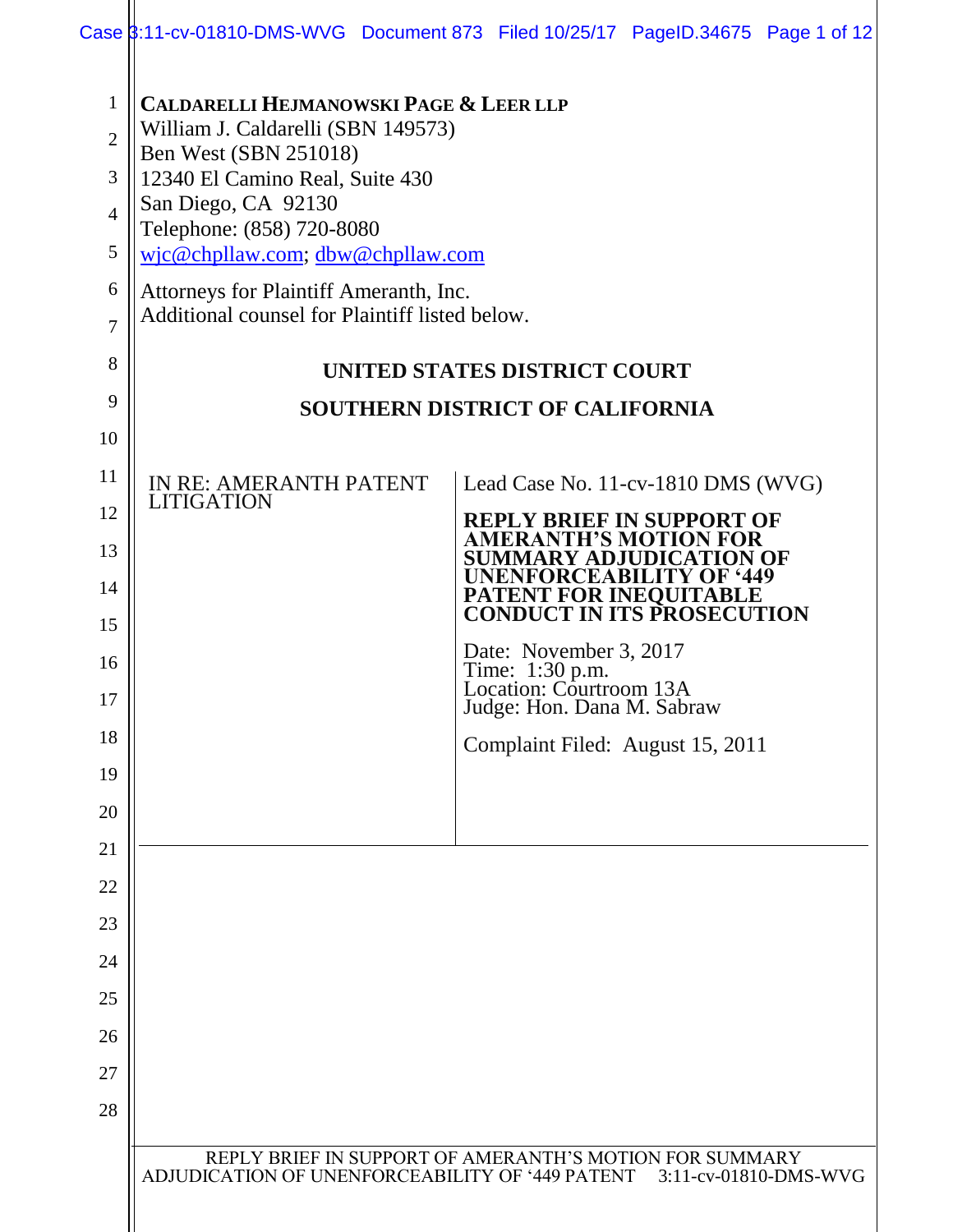| $\mathbf{1}$   | <b>Additional counsel for Plaintiff Ameranth, Inc.:</b>                                                                          |  |  |  |  |
|----------------|----------------------------------------------------------------------------------------------------------------------------------|--|--|--|--|
| $\overline{c}$ | <b>FABIANO LAW FIRM, P.C.</b>                                                                                                    |  |  |  |  |
| 3              | Michael D. Fabiano (SBN #167058)                                                                                                 |  |  |  |  |
| $\overline{4}$ | 12526 High Bluff Drive, Suite 300<br>San Diego, CA 92130<br>Telephone: (619) 742-9631                                            |  |  |  |  |
| 5              |                                                                                                                                  |  |  |  |  |
| 6              | mdfabiano@fabianolawfirm.com                                                                                                     |  |  |  |  |
| 7              | <b>OSBORNE LAW LLC</b>                                                                                                           |  |  |  |  |
| 8              | John W. Osborne (Appointed Pro Hac Vice)<br>33 Habitat Lane                                                                      |  |  |  |  |
| 9              | Cortlandt Manor, NY 10567<br>Telephone: (914) 714-5936<br>josborne@osborneipl.com                                                |  |  |  |  |
| 10             |                                                                                                                                  |  |  |  |  |
| 11             |                                                                                                                                  |  |  |  |  |
| 12             | <b>WATTS LAW OFFICES</b>                                                                                                         |  |  |  |  |
| 13             | Ethan M. Watts (SBN #234441)<br>12340 El Camino Real, Suite 430                                                                  |  |  |  |  |
| 14             | San Diego, CA 92130                                                                                                              |  |  |  |  |
| 15             | Telephone: (858) 509-0808<br>Facsimile: (619) 878-5784                                                                           |  |  |  |  |
| 16             | emw@ewattslaw.com                                                                                                                |  |  |  |  |
| 17             | <b>WITKOW BASKIN</b>                                                                                                             |  |  |  |  |
| 18             | Brandon Witkow (SBN 210443)                                                                                                      |  |  |  |  |
| 19             | 21031 Ventura Blvd., Suite 603                                                                                                   |  |  |  |  |
| 20             | Woodland Hills, CA 91364<br>Tel: (818)296-9508                                                                                   |  |  |  |  |
| 21             | Fax: (818)296-9510                                                                                                               |  |  |  |  |
| 22             | bw@witkowlaw.com                                                                                                                 |  |  |  |  |
| 23             |                                                                                                                                  |  |  |  |  |
| 24             |                                                                                                                                  |  |  |  |  |
| 25             |                                                                                                                                  |  |  |  |  |
| 26             |                                                                                                                                  |  |  |  |  |
| 27             |                                                                                                                                  |  |  |  |  |
| 28             |                                                                                                                                  |  |  |  |  |
|                |                                                                                                                                  |  |  |  |  |
|                | REPLY BRIEF IN SUPPORT OF AMERANTH'S MOTION FOR SUMMARY<br>ADJUDICATION OF UNENFORCEABILITY OF '449 PATENT 3:11-cv-01810-DMS-WVG |  |  |  |  |
|                |                                                                                                                                  |  |  |  |  |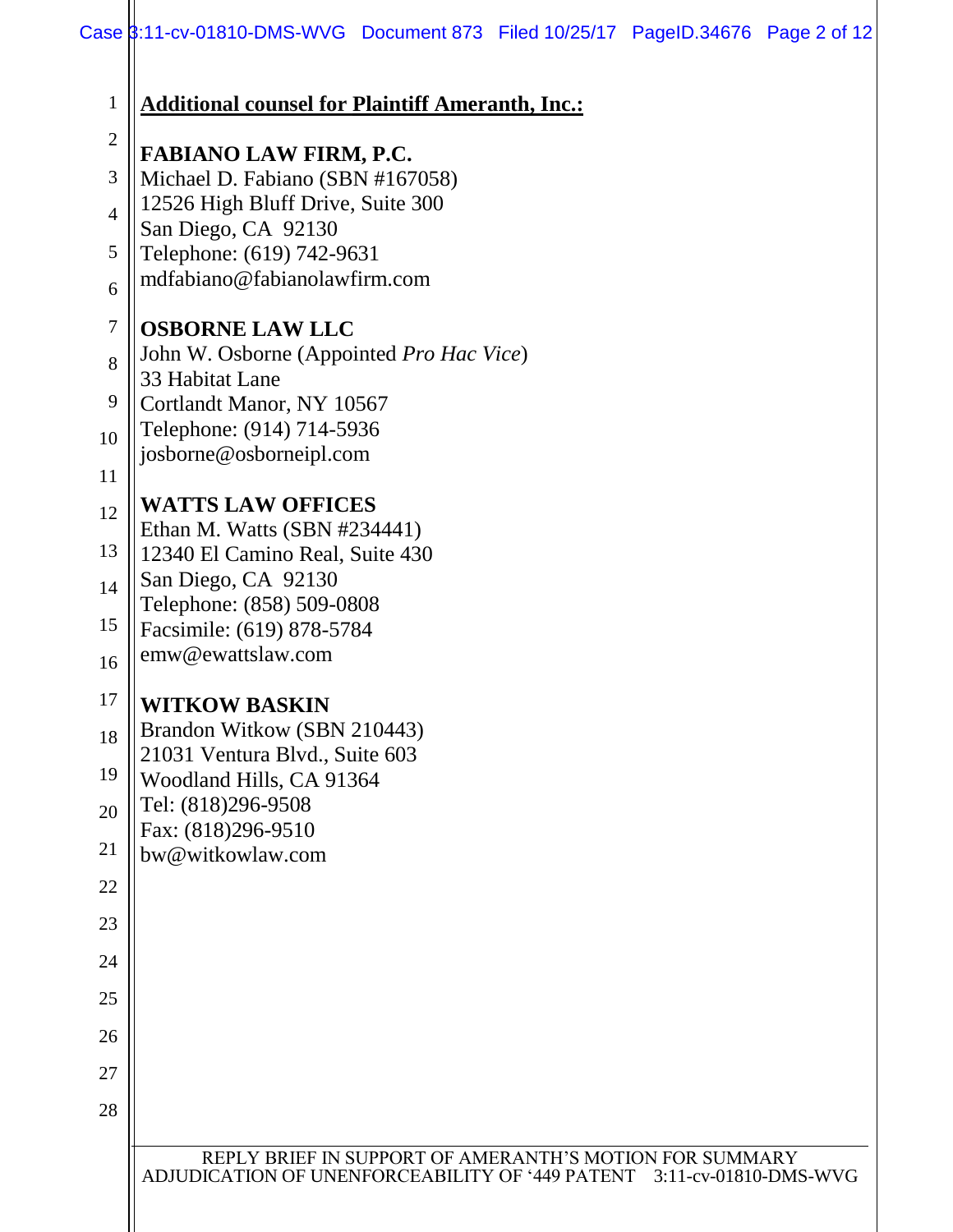**I. INTRODUCTION**

2 3 4 5 6 7 Under IPDEV's interpretation, no matter how much adverse material information 8 9 attorneys, no duty of disclosure to the PTO arises so long as none of that 10 information is communicated to patent prosecution counsel and the prosecutors 11 assiduously avoid reading or reviewing any known material. Fortunately, that is 12 not the law, and IPDEV's attempt to shirk its duties to the PTO fails. Brazenly, IPDEV does not deny its willful blindness scheme. Rather, IPDEV contends that Therasense abrogated the case law against such tactics. IPDEV urges the Court to adopt a radical interpretation of Therasense that would transform the opinion into a "willful blindness guidebook" on how a patent applicant can avoid and nullify its duties of candor and disclosure to the PTO. exists and is known to the applicant, its officers, general counsel and/or litigation

13 14 judges and the PTAB regarding the meaning of two core claim terms of the '077 15 and '449 Patents-- "synchronization" and "wireless handheld computing device" – 16 17 18 19 20 IPDEV attempts to deny the materiality of determinations of three federal which undercut IPDEV's misleading arguments to the PTO. Neither of these critical claim terms appear anywhere in the Cupps specification. Thus, the source for proper construction of the terms was contained in the material information IPDEV intentionally withheld from the '449 Examiner, without which no meaningful § 112 analysis of IPDEV's application could have been conducted.<sup>1</sup>

21 22 23 IPDEV admits that Judge Payne "concluded that the '739 patent does not disclose synchronization" (the inventive thrust of the '077 patent claims), yet insists that withholding this judicial ruling from the '449 Examiner was harmless

24

 $\overline{a}$ 

1

25

28

<sup>26</sup> 27 1 "Where the claims have not been properly construed, the full scope of the claim is unknown, thereby rendering baseless any determination of written support in an earlier patent." X2Y Attenuators, LLC v. Int'l Trade Comm'n, 757 F.3d 1358, 1365 (Fed. Cir. 2014).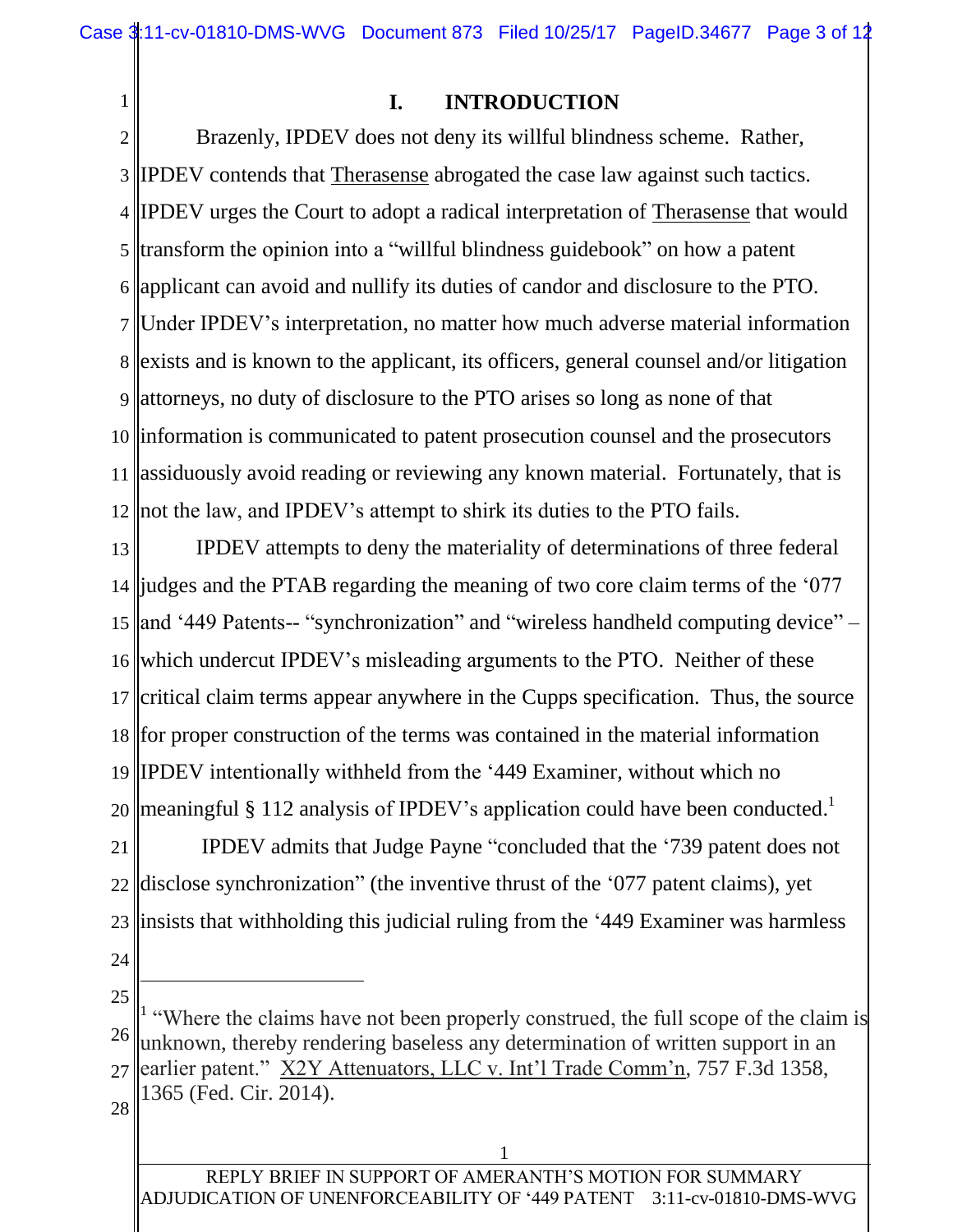1 2 3 4 5 6 7 8 9 10 because the Court's ruling was "not binding on the PTO." Whether or not a judicial decision is "binding," however, does not establish whether it is "material" and must be disclosed. IPDEV likewise contends that its withholding of a patent examiner's conclusion that Cupps does not teach "ticketing" or "reservations" was not material because it is set forth in a "single sentence" of an Office Action. However the materiality of a finding is not measured by its length. Both Judge Payne's ruling that Cupps does *not* teach synchronization, and a patent examiner's conclusion that Cupps does *not* disclose ticketing or reservations applications, are "but-for" material. IPDEV's withholding of these finding from the PTO therefore supports a finding of inequitable conduct and unenforceability of the '449 Patent.

### 11

12

13

15

17

21

## A. The "Willful Blindness" Doctrine Has Never Been Abrogated

**II. DISCUSSION**

14 16 18 19 20 As described in Ameranth's Opening Brief, the primary basis of this inequitable conduct motion is not the assertion that IPDEV's patent prosecutors themselves—Hamilton and Wang—had personally reviewed the numerous items of material information described in the brief yet failed to disclose the information to the PTO. Rather, the thrust of the motion is that: (a) IPDEV impermissibly "cultivated ignorance" and created "willful blindness" in the prosecutors in a calculated effort to keep that material adverse information from the PTO, and (b) the prosecutors themselves engaged in a "studied refusal to timely investigate" such sources of material information in order to perpetuate this strategy.

22 23 24 25 26 27 28 Both James and David Kargman testified that they relied completely on Hamilton and Wang to make any requisite disclosures to the PTO. However, neither Kargman ever met either prosecutor. Wang testified that she did not know who James or David Kargman were. **Exh. 14** (Wang Depo., pp. 24-25). Hamilton did not know James Kargman's role at IPDEV or even if he had a duty of disclosure. **Exh. 13** (Hamilton Depo., p. 37, ll. 17-25; p. 121, ll. 3-25). Consequently, Hamilton could not have been ensuring that the Kargmans' duty of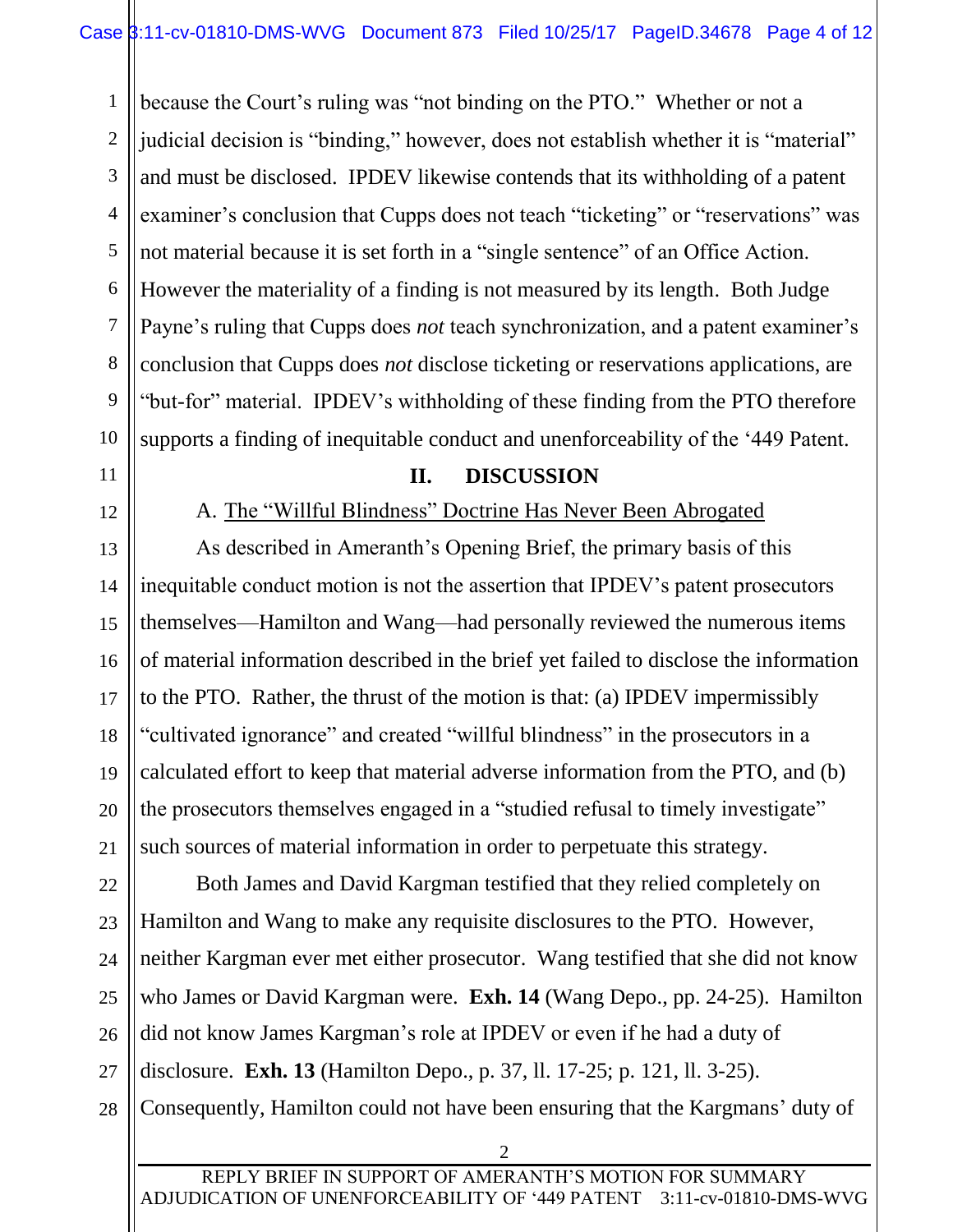1 2 3 4 5 6 7 8 9 10 disclosure was met when he did not even know whether they had such a duty. When Hamilton could not plausibly deny knowledge of material references he simply elected not to read them or perform any investigation into them. Perkins Coie supported the willful blindness stratagem by trying to shield Hamilton and Wang from knowing about the CBM's by setting up an ethical wall. Such purposeful cultivation of ignorance violates the duties of candor and disclosure as articulated by the Federal Circuit in Brasseler, USA I, LP v. Striker Sales Corp., 267 F.3d 1370, 1382-83 (2001), and the duty to investigate as recognized by this Court in DaimlerChrysler AG v. Feuling Advanced Technologies, Inc., 276 F.Supp.2d 1054, 1066 (S.D. Cal. 2003).

11 12 13 14 15 16 17 18 19 20 21 22 23 24 25 26 Moreover, the duties of candor and disclosure are not limited to the patent prosecuting attorneys but extend to *every other person who is substantively involved in the preparation or prosecution of the application and who is associated with the inventor, with the assignee or with anyone to whom there is an obligation to assign the application*. 37 C.F.R. §1.56(c)(3). Furthermore, it is contemplated that persons substantively involved with an application who are not themselves the prosecuting counsel fulfill their duty "by disclosing information to the attorney, agent or inventor." 37 C.F.R. §1.56(d). This principal was reaffirmed recently in Ohio Willow Wood Co. v. Alps South, LLC, 813 F.3d 1350, 1355 (Fed. Cir. 2016). There, the Federal Circuit affirmed a finding of inequitable conduct based on information known to an applicant's Director of Research and Development (who was responsible for overseeing the litigation from which material information arose, and was the "person in the middle" between litigation counsel and patent prosecution counsel who were ethically screened from each other) where the Director failed to disclose to the patent prosecutors or to the PTO material adverse information he became aware of from his oversight of the litigation.

27 28 IPDEV *admitted* in deposition that the people involved in the prosecution of the application for the '449 Patent included: patent prosecutors Joe Hamilton and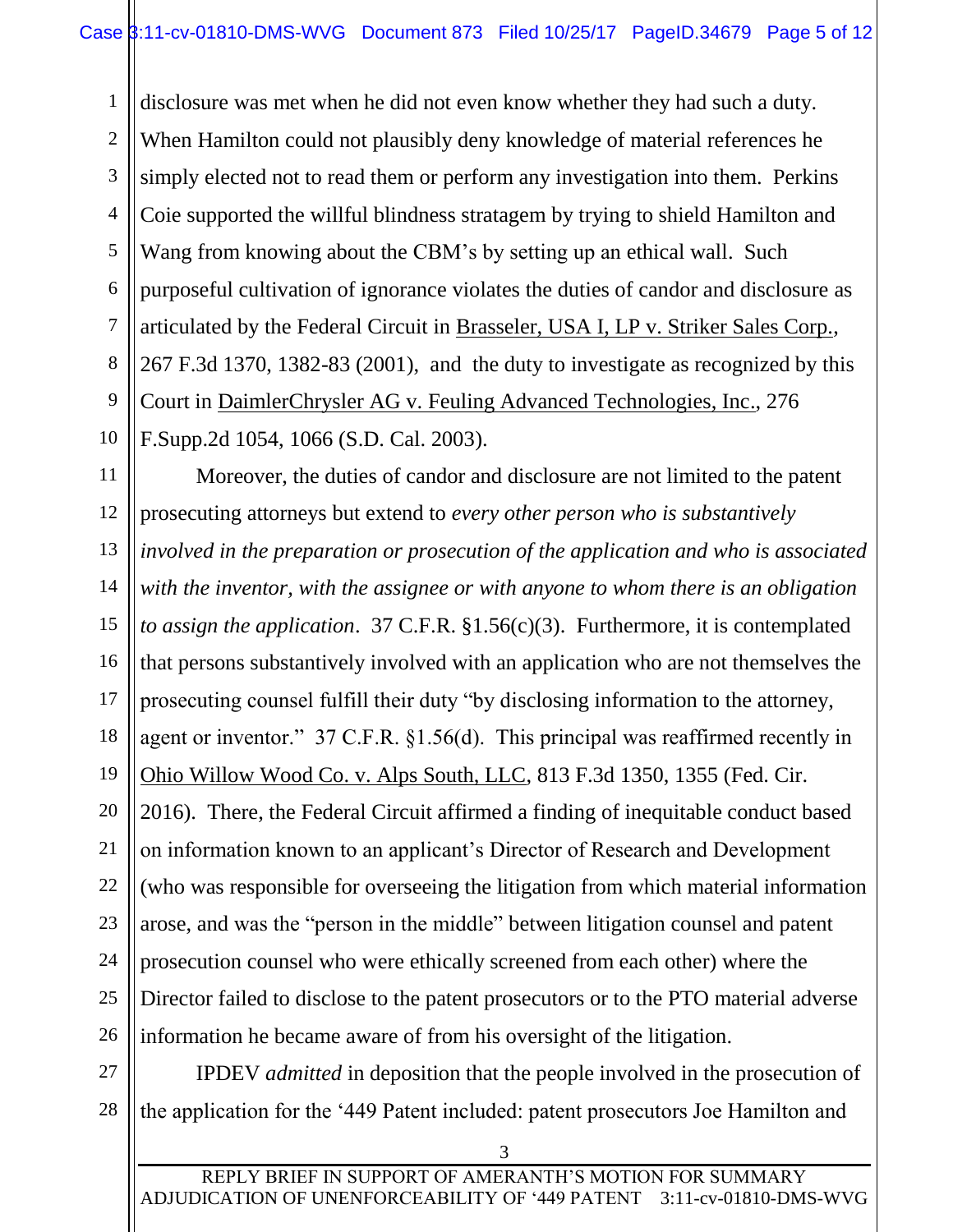1 2 3 4 5 6 7 8 9 10 11 12 Yingli Wang, David Kargman and James Kargman of IPDEV, and Mike Warnecke of the Perkins Coie law firm. **Exh. 12** (IPDEV 30(b)(6) Depo., p. 22, l. 19 to p. 23, l. 15). (Joe Hamilton also testified that George Yu provided him with information in connection with the '449 prosecution (**Exh. 13** (Hamilton Depo., p. 81, ll. 3-9).) IPDEV acknowledged that its "person in the middle" was David Kargman—the patent prosecutors for the application for the '449 Patent reported to him as general counsel for IPDEV, and the litigation counsel for QuikOrder before this Court (George Yu) directly reported to him as general counsel for QuikOrder. **Exh. 12** (IPDEV 30(b)(6) Depo., p. 38, ll. 6-22). Like the Director in Ohio Willow Wood, David Kargman as IPDEV/QuikOrder's general counsel is "the person in the middle" and is *not* permitted to circumvent the duty of disclosure by depriving the prosecutors of information learned of through litigation. But that is exactly what he did. And the prosecutors collaborated by sticking their heads in the sand and not investigating or reviewing information of which they became aware. **Exh. 13** (Hamilton Depo., p. 178, l. 25 to p. 179, l. 21; p. 195, ll. 7-9). David Kargman made sure that his father would not slip up and expose any material information to Hamilton or Wang by ordering him not to speak with them directly. See **Exh. 9** (J. Kargman Depo., p. 186, ll. 9-23)("anything I asked of Joe had to go through David because David wouldn't let me use the phone because I talk too much").

IPDEV argues that the willful blindness doctrine was "abrogated" by the 2011 decision in Therasense. But Therasense does not discuss the willful blindness doctrine or purport to overturn it. Furthermore, nothing in Therasense relieves other persons associated with the applicant and involved in the prosecution from their own duties of disclosure to the PTO. Here, however, the Kargmans left the decision about what was to be disclosed to the PTO entirely to their willfully blind patent prosecutors and made no disclosures themselves. **Exh. 12** (IPDEV 30(b)(6) Depo., p. 39, l. 19 to p. 40, l. 25).

4

REPLY BRIEF IN SUPPORT OF AMERANTH'S MOTION FOR SUMMARY ADJUDICATION OF UNENFORCEABILITY OF '449 PATENT 3:11-cv-01810-DMS-WVG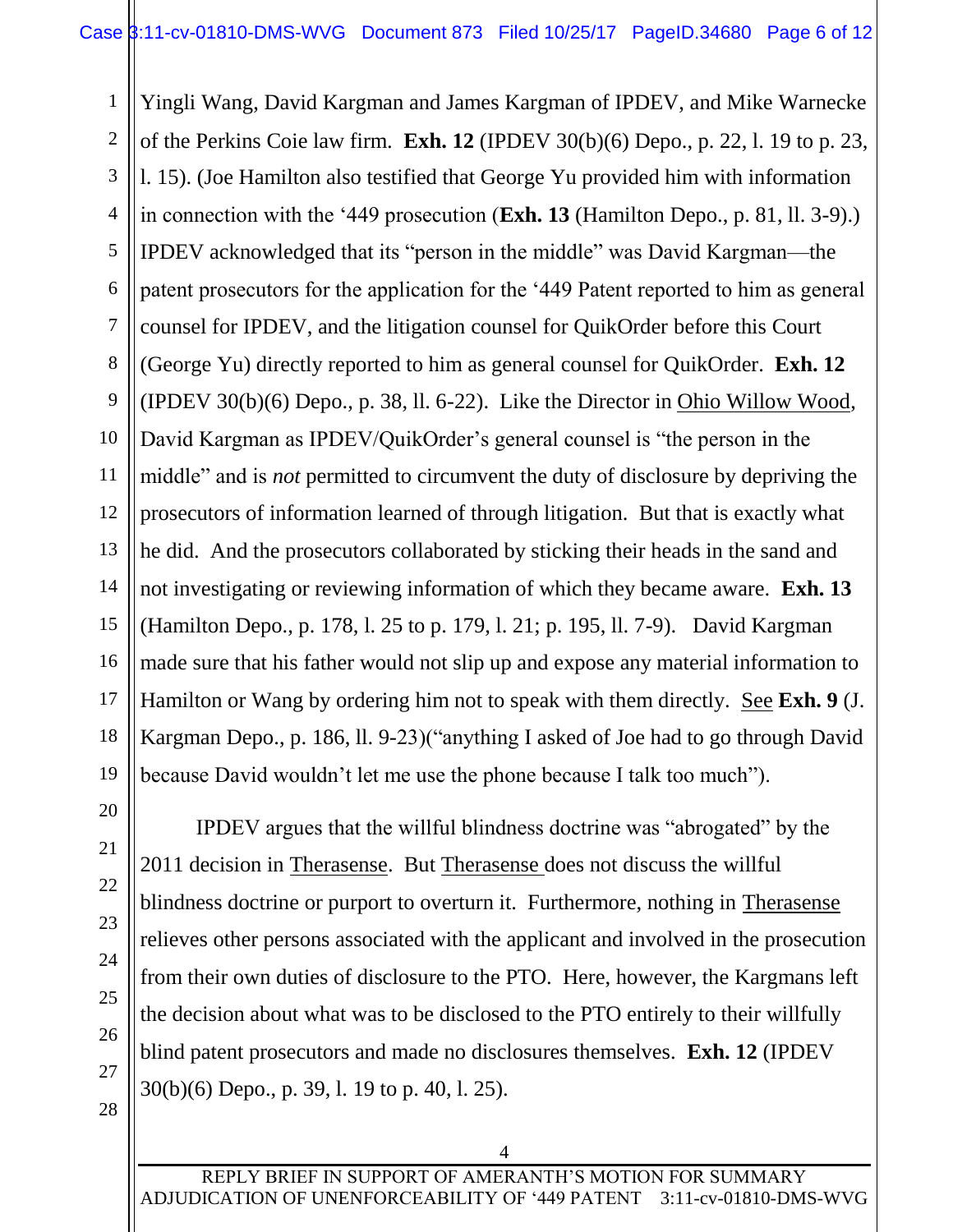## A. **IPDEV's Failure to Disclose the CBM Proceedings For the '077 Patent Was Material Not Because of the** *Result* **of the Proceedings, But Because of the PTAB's Recognition That "Wireless Handheld Computing Device" Refers to a Small PDA-Sized Device, Which IPDEV's Specification Does** *Not* **Teach**

IPDEV argues that its failure to disclose the existence of the CBM proceedings challenging the patentability of the claims of the '077 Patent was not material because Ameranth prevailed and the PTAB ultimately rejected that challenge. This argument is legally incorrect<sup>2</sup> and misleadingly dodges the point raised by Ameranth in its Opening Brief.

As Ameranth made clear, the significance of the CBM proceedings lays in the fact that both the petitioners (including those represented by the same Perkins Coie firm that represented IPDEV in the '449 patent prosecution) and the PTAB itself recognized that the core claim term "wireless handheld computing device" refers to "small PDA-sized" devices. **Exh. 4**, p. 48; **Exh. 5**, p. 28.

This is critical because the Cupps specification nowhere discloses such small, PDA-sized, handheld devices. Without disclosing the position taken by the petitioners or the PTAB, IPDEV represented to PTO that the disclosure of "laptops" provided sufficient support for "wireless handheld computing device." Had the PTO been advised of how this issue was treated in the CBM proceedings, it would not have found that the Cupps disclosure of "laptops" fulfilled the §112 support requirement for "wireless handheld computing device."

22

 $\overline{a}$ 

1

2

3

4

5

6

7

8

9

10

11

12

13

14

15

16

17

18

19

20

21

23

24 25 26 27 <sup>2</sup> See Leviton Mfg. Co. v. Univ. Sec. Instr., Inc., 606 F.3d 1353, 1362 (Fed. Cir. 2010)("Leviton instead argues that the fact that Leviton succeeded on the validity of those patents shows that those litigations were not material. We disagree. Leviton violated the requirements of [MPEP § 2001.06\(c\)](https://1.next.westlaw.com/Link/Document/FullText?findType=Y&pubNum=1015320&cite=MPEPs2001.06(c)&originatingDoc=I4e0263bf6d6811dfaad3d35f6227d4a8&refType=TS&originationContext=document&transitionType=DocumentItem&contextData=(sc.DocLink)) and this Court's precedent by failing to bring these cases to the PTO's attention"); Cutsforth, Inc. v. LEMN Liquidating Co., LLC, 2013 WL 2455979 \*6-7 (D. Minn. 6-6-13).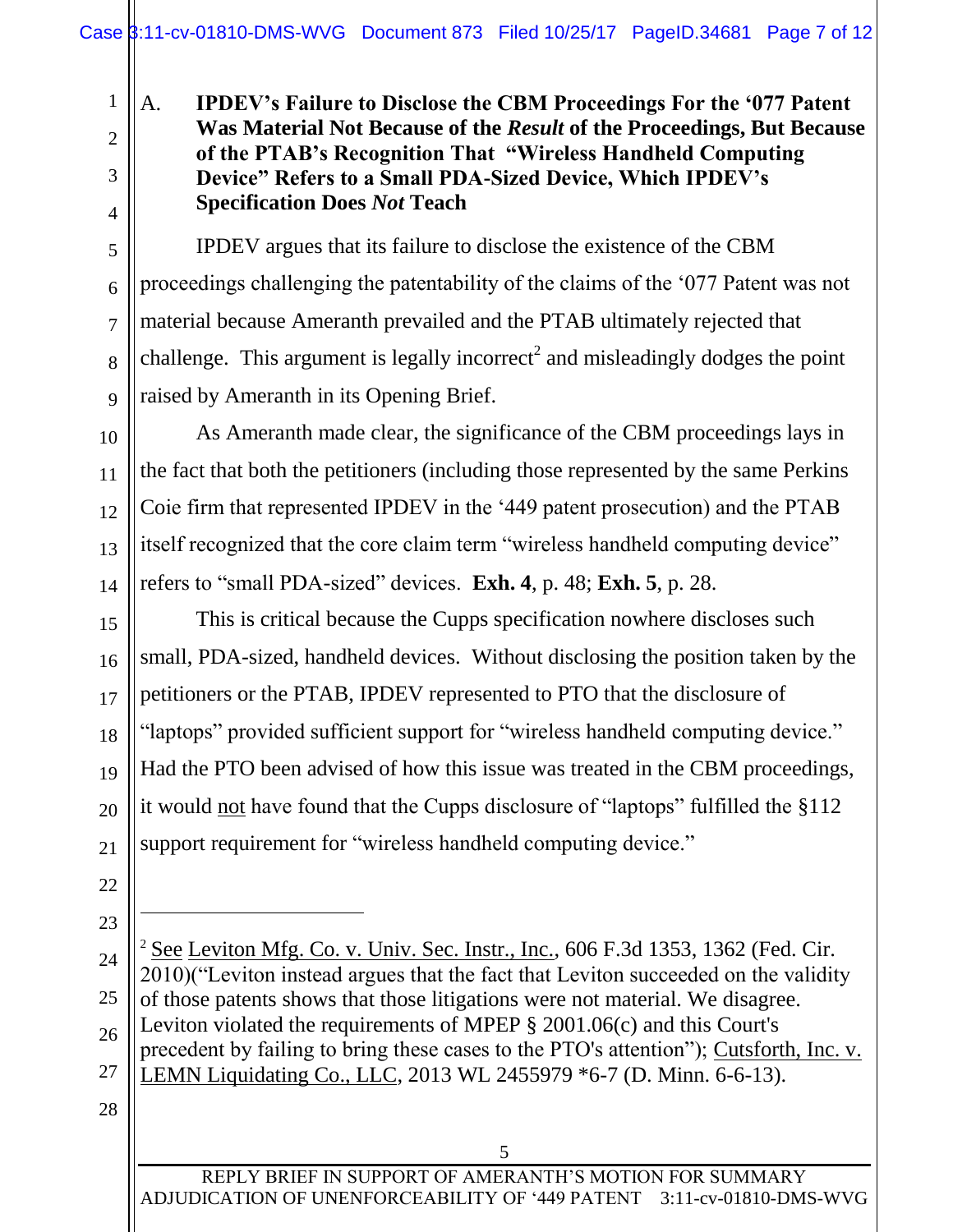1 2

3

4

5

6

7

8

9

10

11

12

13

14

15

16

17

18

19

20

21

22

23

24

25

# B. **QuikOrder's Invalidity Claims Against the '077 Patent Were Not Limited to Prior Art That Post-Dates the Cupps Patent**

IPDEV argues that it had no duty to disclose litigation regarding the '077 Patent because "related litigation" supposedly includes only "an applicant's own patents." Oppo., p. 12. IPDEV admits, however, that the claims of its '449 Patent *directly copy* the claims of Ameranth's '077 Patent. Therefore, bases for potentially invalidating the claims of the '077 Patent—with limited exception also apply to the validity of the copy-cat claims of the '449 Patent.

An exception to this principal is invalidity challenges based on "prior art" references that might pre-date the priority date of the '077 Patent but not the earlier priority date IPDEV claims for the '449 Patent (based on Cupps). However, QuikOrder's invalidity charges against the claims of the '077 Patent are not limited to anticipation or obviousness assertions based on alleged prior art references. QuikOrder (and the other defendants) challenge the validity of the claims under each of "35 U.S.C. § 101, 102, 103 and/or 112." The fact that these wide ranging challenges are being asserted by IPDEV's affiliate, QuikOrder, and by the same law firm (Perkins Coie) that prosecuted the '449 Patent for IPDEV, underscores that IPDEV had a duty to disclose these challenges to the PTO. Moreover, in its Rule 26 disclosures QuikOrder identified *Jim Kargman* as the witness primarily knowledgeable about "QuikOrder's invalidity and non-infringement defenses." **Exh. 1**, p. 3, ll. 23-24. Yet those invalidity defenses were withheld from the PTO.

C. **The Office Action Cited by QuikOrder And Attached to its Counterclaim Was Material Because the Examiner Stated That the Cupps Patent Did** *Not* **Disclose Ticketing or Reservations Applications**

26 27

28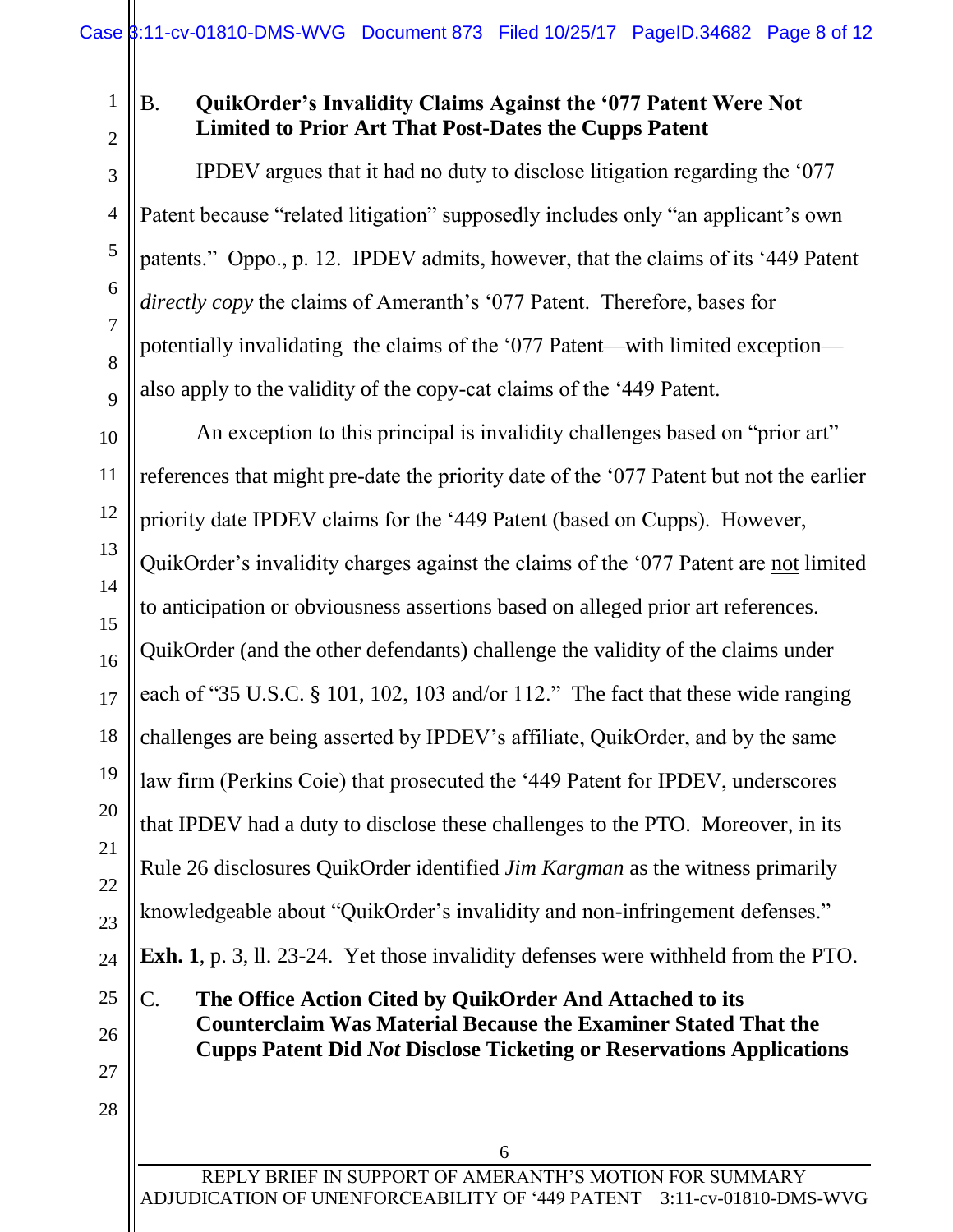IPDEV's affiliate, QuikOrder, attached as *Exhibit 1* to its Counterclaim a January 7, 2010 PTO Office Action. David Kargman was aware of the QuikOrder counterclaim and was the one responsible for approving it as general counsel. **Exh. 12** (IPDEV 30(b)(6) Depo., p. 79, l. 3 to p. 80, l. 8). IPDEV also discussed with the '449 Patent prosecutors the fact that Ameranth had sued QuikOrder for infringement of the '077 Patent in this Court. Id. at p. 82, ll. 1-16.

The significance of the Office Action relied upon by QuikOrder is that the Examiner therein determined that Cupps did *not* disclose either a ticketing application or a reservations application (as set forth in claims 4 and 5 of the '077 and '449 Patents)<sup>3</sup>. **Exh. 7**, p. 10. Despite this "but for" determination by the PTO, IPDEV misleadingly represented to the '449 Examiner that Cupps supported both ticketing and reservation applications. It clearly does not.

# 13 14

1

2

3

4

5

6

7

8

9

10

11

12

15

16

17

18

19

20

21

22

23

#### D. **The '850 and '325 Patents Are Related to the '077 Patent and to IPDEV's '449 Patent, Which Admittedly Copies the '077 Claims**

IPDEV argues in its Opposition that it had no duty to disclose litigation concerning the '850 or '325 Patents from the '077 Patent family because they supposedly are not related or material to the '449 Patent. However, as discussed above, the '449 Patent directly copies the claims of the '077 Patent. The '850 and '325 Patents are in the same "family" as the '077 Patent and contain many of the same claim terms and elements as the '077 and '449 Patents. Most tellingly, however, IPDEV, in its complaint in this matter, asserted that the claims of both the '850 and '325 Patents "comprise obvious variants" of the claims of IPDEV's

 $\overline{a}$ 

27

28

REPLY BRIEF IN SUPPORT OF AMERANTH'S MOTION FOR SUMMARY ADJUDICATION OF UNENFORCEABILITY OF '449 PATENT 3:11-cv-01810-DMS-WVG

<sup>24</sup>

<sup>25</sup>

<sup>26</sup> <sup>3</sup> In its Opposition, IPDEV mixes up the standard for "obviousness" with the requirement of sufficient §112 support and disclosure to demonstrate possession of a claimed invention. Whether or not the Cupps disclosure combined with other hospitality industry references might render a claim for ticketing (or reservations) obvious does *not* establish that the Cupps disclosure itself teaches, contains or discloses such claim elements. The Office Action concluded it did not.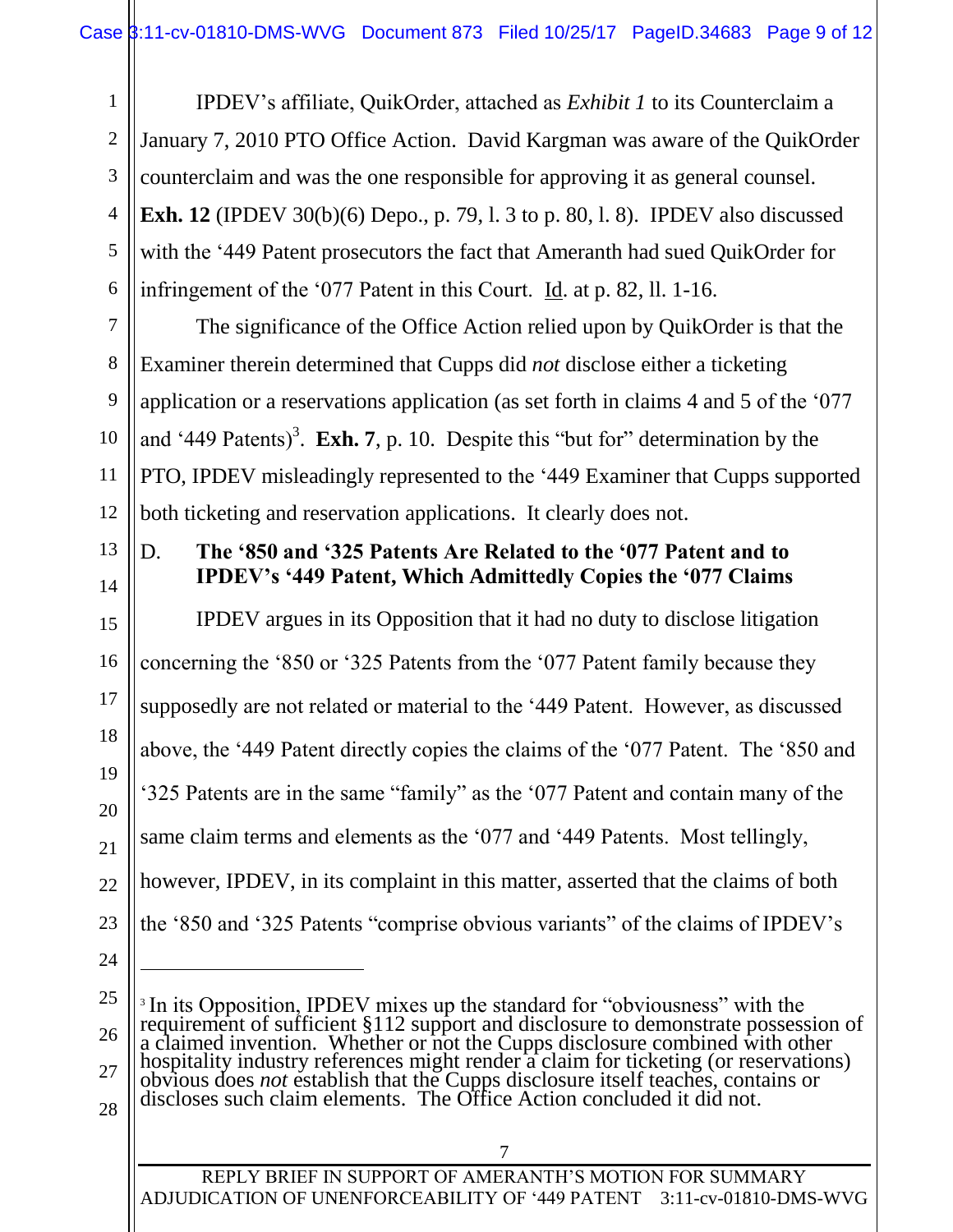'449 Patent, and that there existed "an interference in fact" between claims of the '850 and '325 Patents and those of the '449 Patent. Under such circumstances, it is beyond reasonable dispute that judicial constructions of terms of those patents that also appear in the '449 Patent constitute "related litigation."

1

2

3

4

5

6

7

8

9

10

11

12

13

14

15

16

17

18

19

20

21

22

#### E. **The District Court Claim Constructions Are Material and Contradict Representations IPDEV Made to the PTO**

IPDEV represents, without citation or authority, that "claim construction determinations by a district are not considered material to patentability by the PTO." Oppo., p. 19, ll. 6-7. While it is true that that PTO uses a different claim construction standard than employed by the Court, that does not mean that District Court determinations of claim meaning are not material to the PTO (and IPDEV does not demonstrate that the terms at issue would be construed any differently under the BRI standard than under the ordinary and customary standard). Judge Payne ruled that the core claim term and inventive concept of synchronization used in each of the '850, '325, '077 and '449 Patents—is *not* disclosed or even suggested by Cupps. **Exh. 16**, p. 15. Had this unambiguous ruling been disclosed to the PTO, the '449 Examiner would not have issued the patent to IPDEV.

Likewise Judge Everingham construed the key term "wireless handheld computing device" "to mean 'a wireless computing device that is sized to be held in one's hand.'" **Exh. 15**, p. 24 (emphasis added). The Cupps specification relied upon by IPDEV does not disclose a small device that can be held *in* one's hand. The closest Cupps comes is a reference to "laptops." Therefore IPDEV represented to the PTO that a "laptop is a handheld computer" in order to misleadingly manufacture support in the Cupps specification for the claim term. Had the '449 Examiner been aware of Judge Everingham's construction of the term, he would have rejected IPDEV's inconsistent argument. The failure to disclose this judicial claim construction consequently was material.

28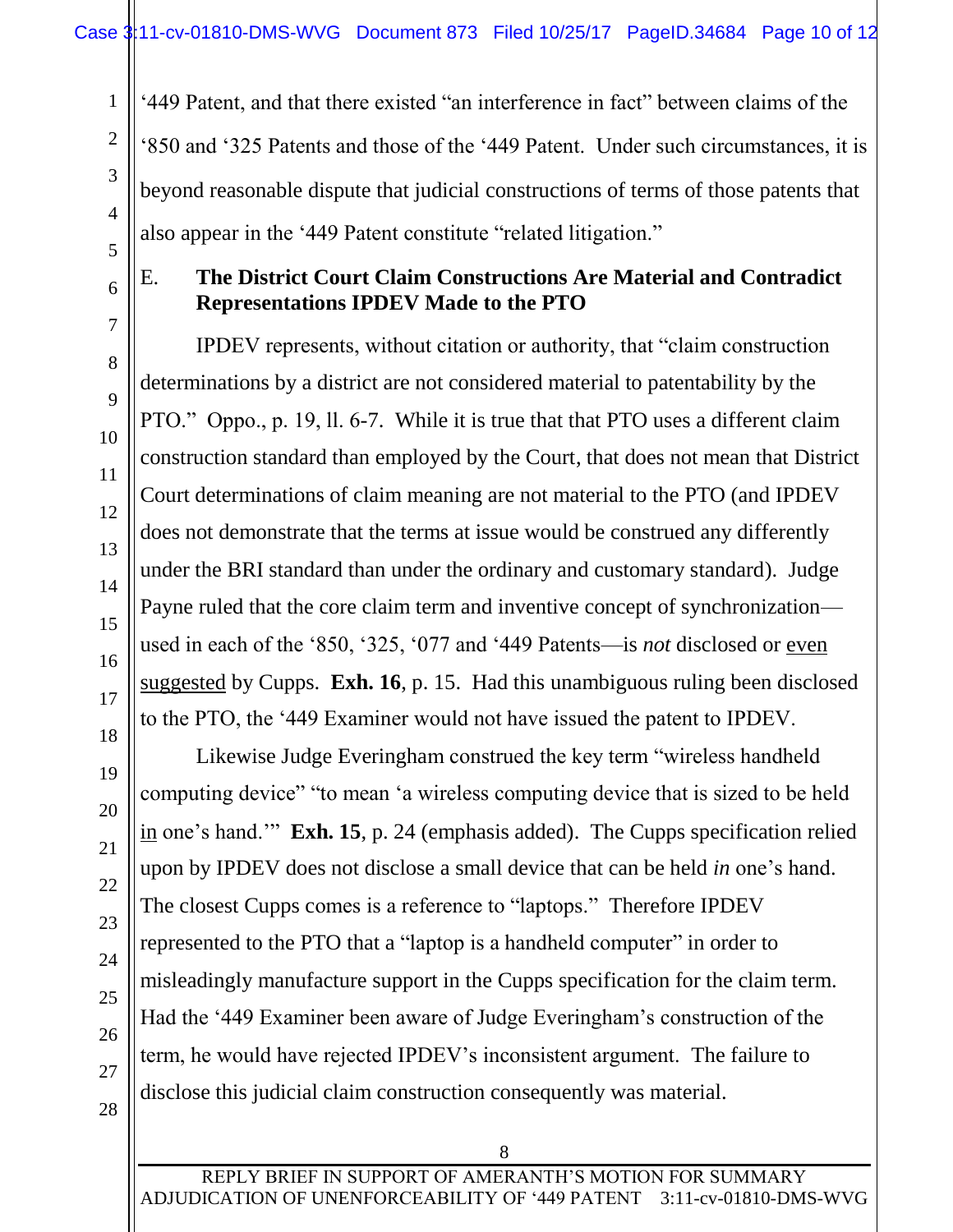1

2

3

4

5

6

7

8

## F. **The E.D. Texas Claim Constructions Were Discussed In the Infringement Litigation Before This Court, and Known to IPDEV**

George Yu is counsel for QuikOrder in the consolidated patent infringement litigation before this Court. He was also originally lead counsel for IPDEV when it filed the present priority of invention dispute. As discussed above, Yu reported directly to David Kargman (general counsel for both IPDEV and QuikOrder) regarding the infringement litigation before this Court and he repeatedly spoke to Joe Hamilton during the prosecution of the '449 Patent application.

9 10 11 12 13 14 15 16 17 18 19 20 21 22 23 The proceedings in the Eastern District of Texas, including the claim construction orders, were known and discussed in the infringement litigation before this Court. QuikOrder's Rule 26 disclosure lists the orders from the Texas lawsuits. **Exh. 1**, p. 14. Liaison counsel for the Joint Defense Group (which includes QuikOrder) acknowledged that the defendants were analyzing those claim constructions. **Exh. 11**, pp. 10-11. Ameranth filed and served in the Consolidated Infringement Cases: (1) an August 23, 2012 Request for Judicial Notice attaching Judge Payne's claim construction order finding that Cupps does not disclose synchronization (Case No.12-cv-00739, Dkt. No. 34-2); and (2) a September 20, 2012 Request for Judicial Notice attaching both Judge Payne's order and Judge Everingham's order construing "wireless handheld computing devices" (Case No. 12-cv-00729, Dkt. No. 42-4 ). George Yu, as QuikOrder's litigation counsel, and David Kargman, as his direct in-house report, thus knew of and were notified about these adverse and "but for" claim construction orders. Nonetheless, IPDEV failed to share them with either prosecution counsel or the PTO.

24 25

26

27

28

## G. **IPDEV Was Obligated to Disclose to the PTO that the '077 , '850 and '325 Patents Were Allowed Over Cupps**

IPDEV contends that it was not required to disclose that the '077, '850 and '325 Patents issued over Cupps because it supposedly fulfilled that duty by merely revealing that the '449 Patent application copied the claims of the '077 Patent and